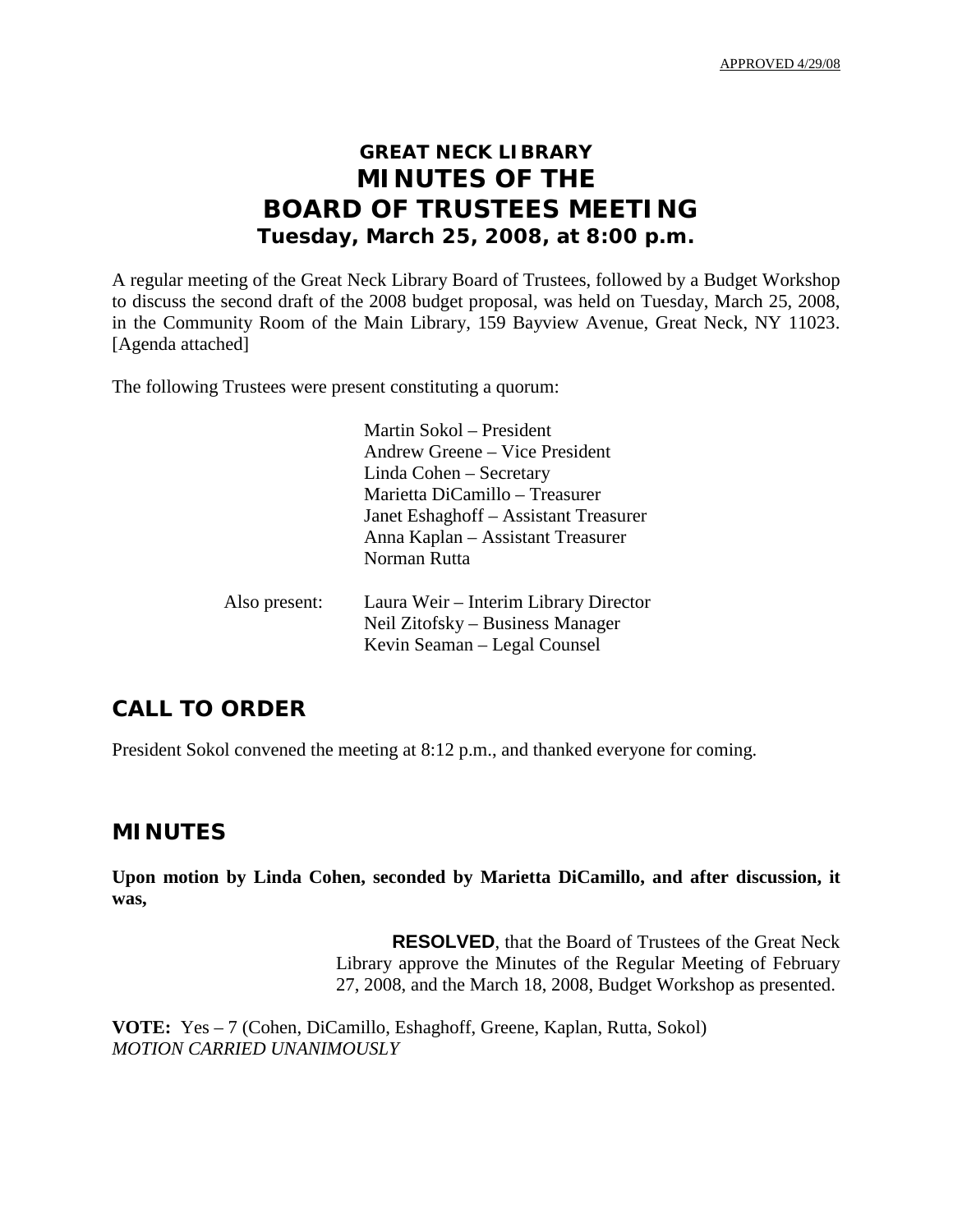## **TREASURER'S REPORT – PERSONNEL REPORT**

During the month of February 2008, revenue received was \$992,266. Total expenses were \$576,582.

\_\_\_\_\_\_\_\_\_\_\_\_\_\_\_\_\_\_\_\_\_\_\_\_\_\_\_\_\_\_\_\_\_\_\_\_\_\_\_\_\_\_\_\_\_\_\_\_\_\_\_\_\_\_\_\_\_\_\_\_\_\_\_\_\_\_\_\_\_\_\_\_\_\_\_\_\_\_\_\_\_\_\_\_\_\_\_

At the close of business, February 29, 2008, total unadjusted operating fund holdings were \$2,528,299. Of these funds, \$2,525,519 was on deposit at HSBC and Chase Bank, and \$2,780 was on hand in Petty Cash funds at Main and the Branches. This compares to a February 28, 2007, balance of \$2,200,780.

Additionally, the unadjusted cash balance of the Main Building and Special Services fund was \$1,269,703; the Automated Library fund was \$60,369; the Restricted Gift fund was \$381,899; the Branch and Special Services fund was \$110,669. These funds totaled \$1,822,641 on February 29, 2008. The February 28, 2007, unadjusted total was \$1,420,985.

**Upon motion by Marietta DiCamillo, seconded by Linda Cohen, and after discussion, it was,**

> **RESOLVED,** that the Board of Trustees of the Great Neck Library accept the March 25, 2008, Treasurer's Report with the Personnel Changes of February 21, 2008, through March 21, 2008.

**VOTE:** Yes – 7 (Cohen, DiCamillo, Eshaghoff, Greene, Kaplan, Rutta, Sokol) *MOTION CARRIED UNANIMOUSLY*

**Upon motion by Marietta DiCamillo, seconded by Linda Cohen, and after discussion, it was,**

> **RESOLVED,** that the Board of Trustees of the Great Neck Library authorize the Treasurer, who has reviewed all checks and supporting documentation, to pay the persons named in the Warrant dated February 21, 2008, through March 21, 2008, Paid Checks numbered 0025332 through 0025338, 0025390 through 0025397, 1202 and 36878 through 36889 and To-Be-Paid Checks numbered 36890 through 37031, the sums set against their respective names, amounting in the aggregate to \$278,448.34.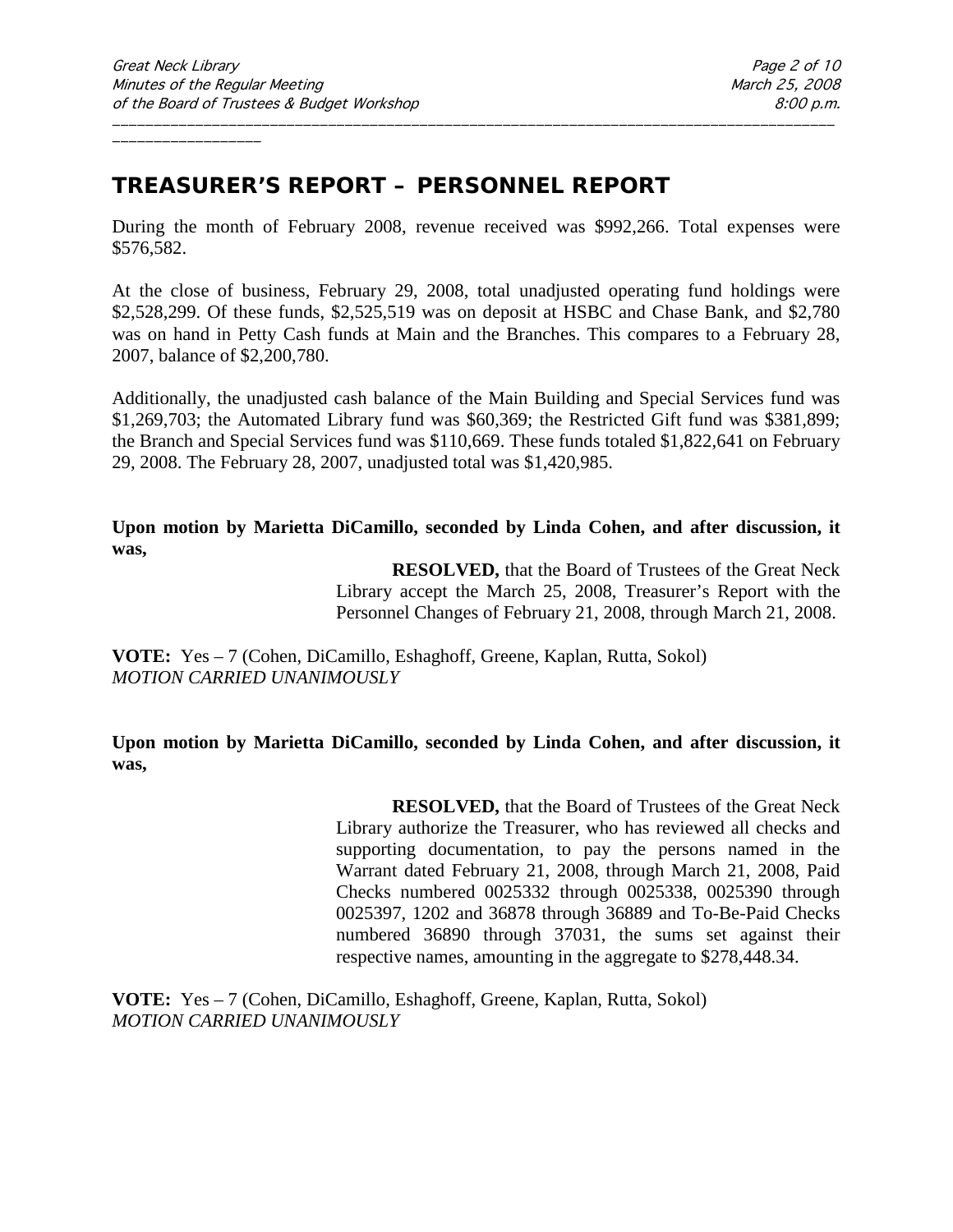**Upon motion by Marietta DiCamillo, seconded by Linda Cohen, and after discussion, it was,**

\_\_\_\_\_\_\_\_\_\_\_\_\_\_\_\_\_\_\_\_\_\_\_\_\_\_\_\_\_\_\_\_\_\_\_\_\_\_\_\_\_\_\_\_\_\_\_\_\_\_\_\_\_\_\_\_\_\_\_\_\_\_\_\_\_\_\_\_\_\_\_\_\_\_\_\_\_\_\_\_\_\_\_\_\_\_\_

**RESOLVED,** that the Board of Trustees of the Great Neck Library accept the Payroll Warrants for pay dates February 14, and February 28, 2008, which have been reviewed by the Treasurer, in the amounts of \$164,415.88, and \$164,567.01 respectively, for a total of \$328,982.89.

**VOTE:** Yes – 7 (Cohen, DiCamillo, Eshaghoff, Greene, Kaplan, Rutta, Sokol) *MOTION CARRIED UNANIMOUSLY*

## **REPORTS**

## **Building Committee**

Building Committee Chair Andrew Greene reported on the Building Committee meeting which preceded tonight's Board meeting. Present were: Andrew Greene – chair, Linda Cohen, Anna Kaplan, Martin Sokol, Kevin Seaman – lead negotiator and counsel, Laura Weir, Neil Zitofsky, the remaining Trustees and members of the public. The Building Committee came up with the following recommendations to the Board:

- To direct attorney Kevin Seaman to terminate the contract negotiations with H2L2 architects. The Building Committee voted 3-yes and 1-abstention in favor of this.
- To direct the Interim Library Director and the Business Manager to prepare Request for Proposal to send to architectural firms soliciting their input for the project.

Mr. Seaman dictated the wording of the resolutions for the recommendations to be voted on by the Board.

**Upon motion by Andrew Greene and seconded by Norman Rutta and after discussion, it was,**

> **RESOLVED,** that the termination proposed by counsel to H2L2 in his March 14, 2008, correspondence is accepted, in full, with the Library Board reserving on to itself all prerogatives available to it under the terms of said agreement.

Mr. Seaman was instructed to prepare the termination letter which will be distributed to Trustees for any comments they may have prior to mailing.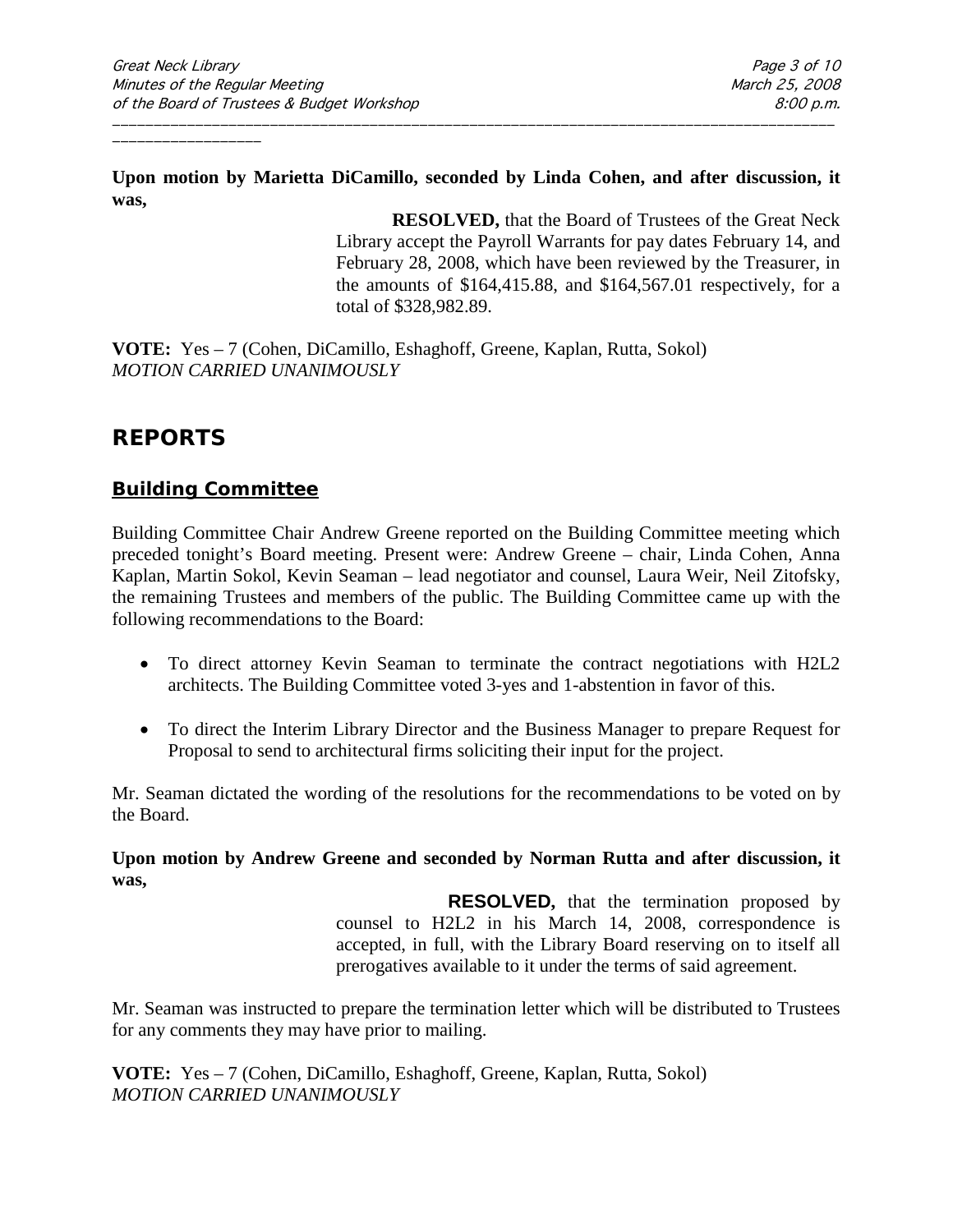#### **Upon motion by Andrew Greene and seconded by Marietta DiCamillo and after discussion, it was,**

\_\_\_\_\_\_\_\_\_\_\_\_\_\_\_\_\_\_\_\_\_\_\_\_\_\_\_\_\_\_\_\_\_\_\_\_\_\_\_\_\_\_\_\_\_\_\_\_\_\_\_\_\_\_\_\_\_\_\_\_\_\_\_\_\_\_\_\_\_\_\_\_\_\_\_\_\_\_\_\_\_\_\_\_\_\_\_

**RESOLVED,** that the Director is authorized and directed to prepare a RFP for the purpose of soliciting architectural firms on the matter of advising and consulting the Library Board regarding a renovation/expansion project.

The Director was also instructed to distribute the proposed RFP to members of the Building Committee as well as the other Trustees by the next Board meeting [April 29] and to prepare a proposed inclusive list of architectural firms to receive the RFPs. Mr. Seaman volunteered to provide the names of 10 architects.

Mr. Seaman warned against developing two schematics. Instead the Building Committee should recommend an appropriate plan that will include suggestions from those who have input.

*Public Comments: Varda Solomon, Karen Rubin, Joan Adickman*

**VOTE:** Yes – 7 (Cohen, DiCamillo, Eshaghoff, Greene, Kaplan, Rutta, Sokol) *MOTION CARRIED UNANIMOUSLY*

### **Interim Director** [appended hereto]

Trustees were reminded to respond to the email soliciting dates for the Trustees Workshop by Jerry Nichols on either May  $27^{\text{th}}$  or June  $3^{\text{rd}}$ .

## **OLD BUSINESS**

### **January 22, 2008, Minutes**

**Upon motion by Norman Rutta and seconded by Linda Cohen and after discussion, it was,**

**RESOLVED,** that the Board of Trustees of the Great Neck Library take from the table the resolution to accept the Minutes of January 22, 2008 Board of Trustees Regular meeting.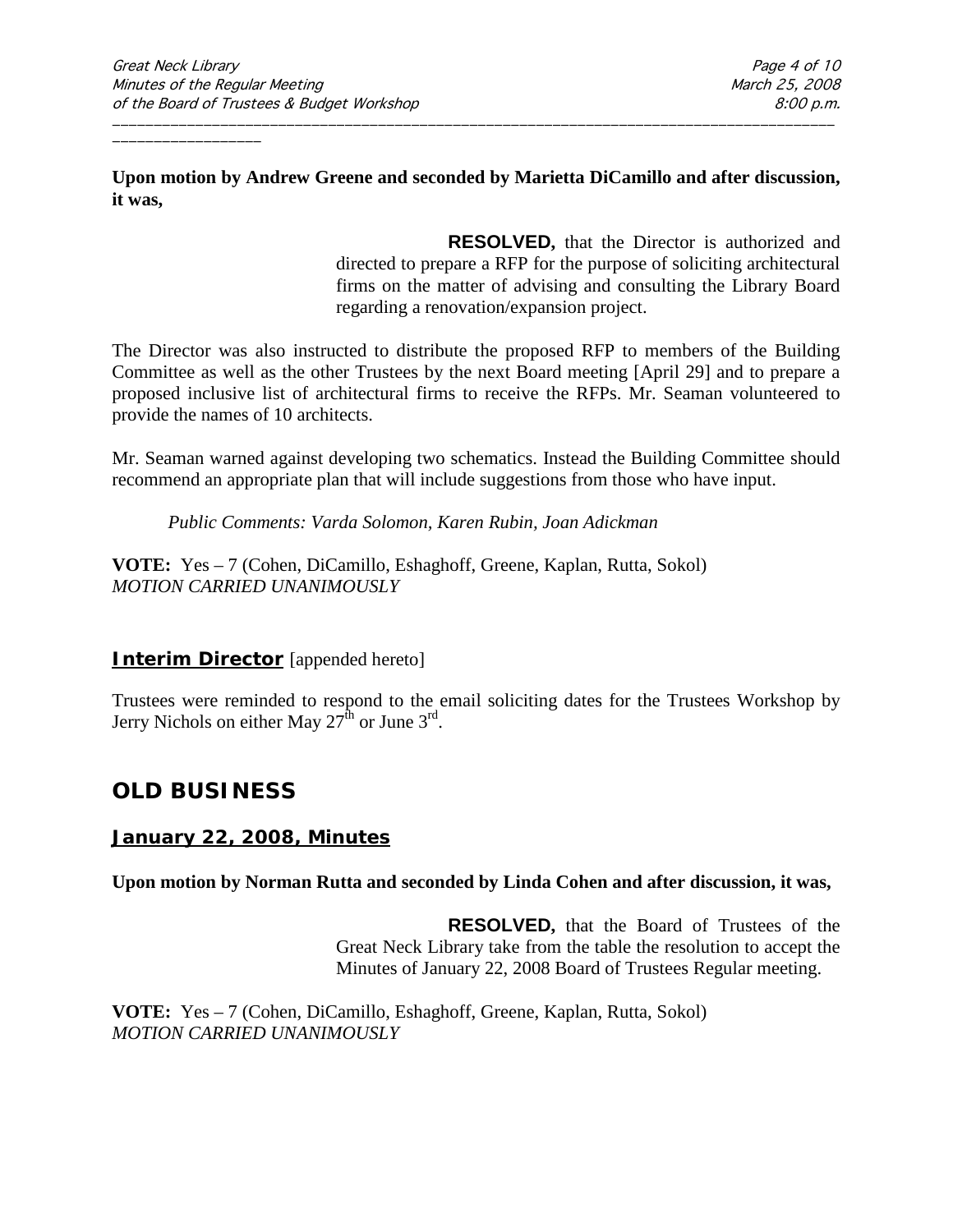Trustee Rutta asked that the Minutes be left on the table because clerical errors were not corrected. Counsel advised that the motion should be made to correct the Minutes at this point before they are approved.

\_\_\_\_\_\_\_\_\_\_\_\_\_\_\_\_\_\_\_\_\_\_\_\_\_\_\_\_\_\_\_\_\_\_\_\_\_\_\_\_\_\_\_\_\_\_\_\_\_\_\_\_\_\_\_\_\_\_\_\_\_\_\_\_\_\_\_\_\_\_\_\_\_\_\_\_\_\_\_\_\_\_\_\_\_\_\_

**Upon motion by Andrew Greene and seconded by Linda Cohen and after discussion, it was,**

> **RESOLVED,** that the Board of Trustees of the Great Neck Library approve the Minutes of January 22, 2008 Board of Trustees Regular meeting as presented.

**VOTE:** Yes – 0; No – 7 (Cohen, DiCamillo, Eshaghoff, Greene, Kaplan, Rutta, Sokol). *MOTION DEFEATED*

**Upon motion by Andrew Greene and seconded by Linda Cohen and after discussion, it was,**

> **RESOLVED,** that the Board of Trustees of the Great Neck Library approve the Minutes of January 22, 2008 Board of Trustees Regular meeting as corrected.

Corrections: On page 6, paragraphs 2 and 4 of the Minutes, employee's name is removed.

**VOTE:** Yes – 7 (Cohen, DiCamillo, Eshaghoff, Greene, Kaplan, Rutta, Sokol) *MOTION CARRIED UNANIMOUSLY*

## **NEW BUSINESS**

### **NLS Delivery Fee**

**Upon motion by Anna Kaplan, seconded by Linda Cohen, and after discussion, it was,**

**RESOLVED,** that the Board of Trustees of the Great Neck Library approve the Nassau Library System's request for financial support of delivery services for the calendar year 2008 in the amount of \$10,027 at a meeting held on March 25, 2008.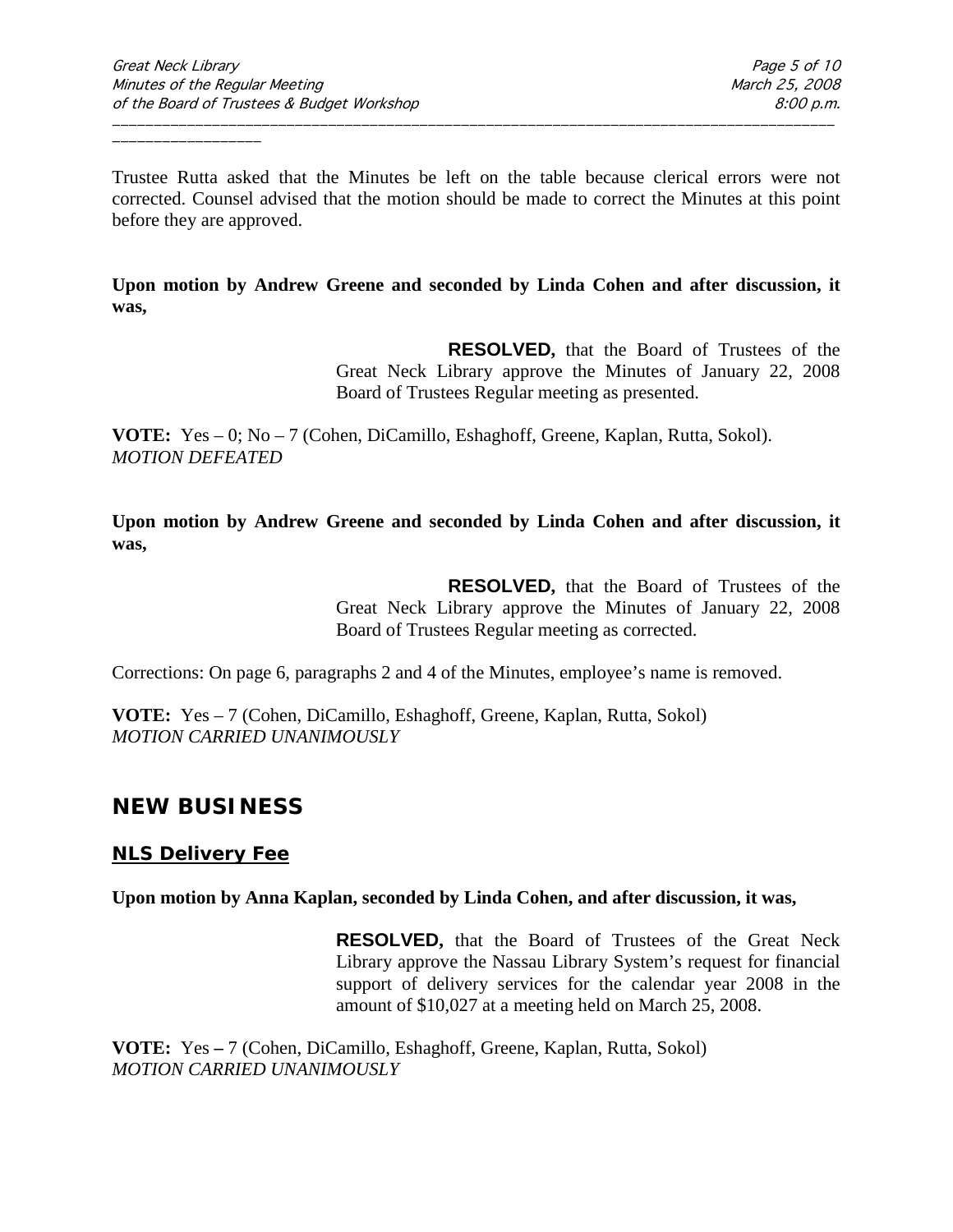## **Gates Foundation Grant**

#### **Upon motion by Linda Cohen, seconded by Andrew Greene, and after discussion, it was,**

\_\_\_\_\_\_\_\_\_\_\_\_\_\_\_\_\_\_\_\_\_\_\_\_\_\_\_\_\_\_\_\_\_\_\_\_\_\_\_\_\_\_\_\_\_\_\_\_\_\_\_\_\_\_\_\_\_\_\_\_\_\_\_\_\_\_\_\_\_\_\_\_\_\_\_\_\_\_\_\_\_\_\_\_\_\_\_

**RESOLVED,** that the Board of Trustees of the Great Neck Library authorize and commit matching funds to the Bill and Melinda Gates Opportunity Online Hardware Grant in the amount of \$963, representing 25% of the total Phase I equipment costs of \$3,850 for the Lakeville Branch of the Great Neck Library. Such funds will come from the Branch and Special Services fund of the Great Neck Library and will be made immediately available.

**VOTE:** Yes **– 7** (Cohen, DiCamillo, Eshaghoff, Greene, Kaplan, Rutta, Sokol) *MOTION CARRIED UNANIMOUSLY*

**Upon motion by Marietta DiCamillo, seconded by Anna Kaplan, and after discussion, it was,**

> **RESOLVED,** that the Board of Trustees of the Great Neck Library authorize and commit matching funds to the Bill and Melinda Gates Opportunity Online Hardware Grant in the amount of \$1,300, representing 25% of the total Phase I equipment costs of \$5,200 for the Parkville Branch of the Great Neck Library. Such funds will come from the Branch and Special Services fund of the Great Neck Library and will be made immediately available.

**VOTE:** Yes **– 7** (Cohen, DiCamillo, Eshaghoff, Greene, Kaplan, Rutta, Sokol) *MOTION CARRIED UNANIMOUSLY*

#### **Upon motion by Janet Eshaghoff, seconded by Linda Cohen, and after discussion, it was,**

**RESOLVED,** that the Board of Trustees of the Great Neck Library authorize and commit matching funds to the Bill and Melinda Gates Opportunity Online Hardware Grant in the amount of \$3,250, representing 25% of the total Phase I equipment costs of \$13,000 for the Station Branch of the Great Neck Library. Such funds will come from the Branch and Special Services fund of the Great Neck Library and will be made immediately available.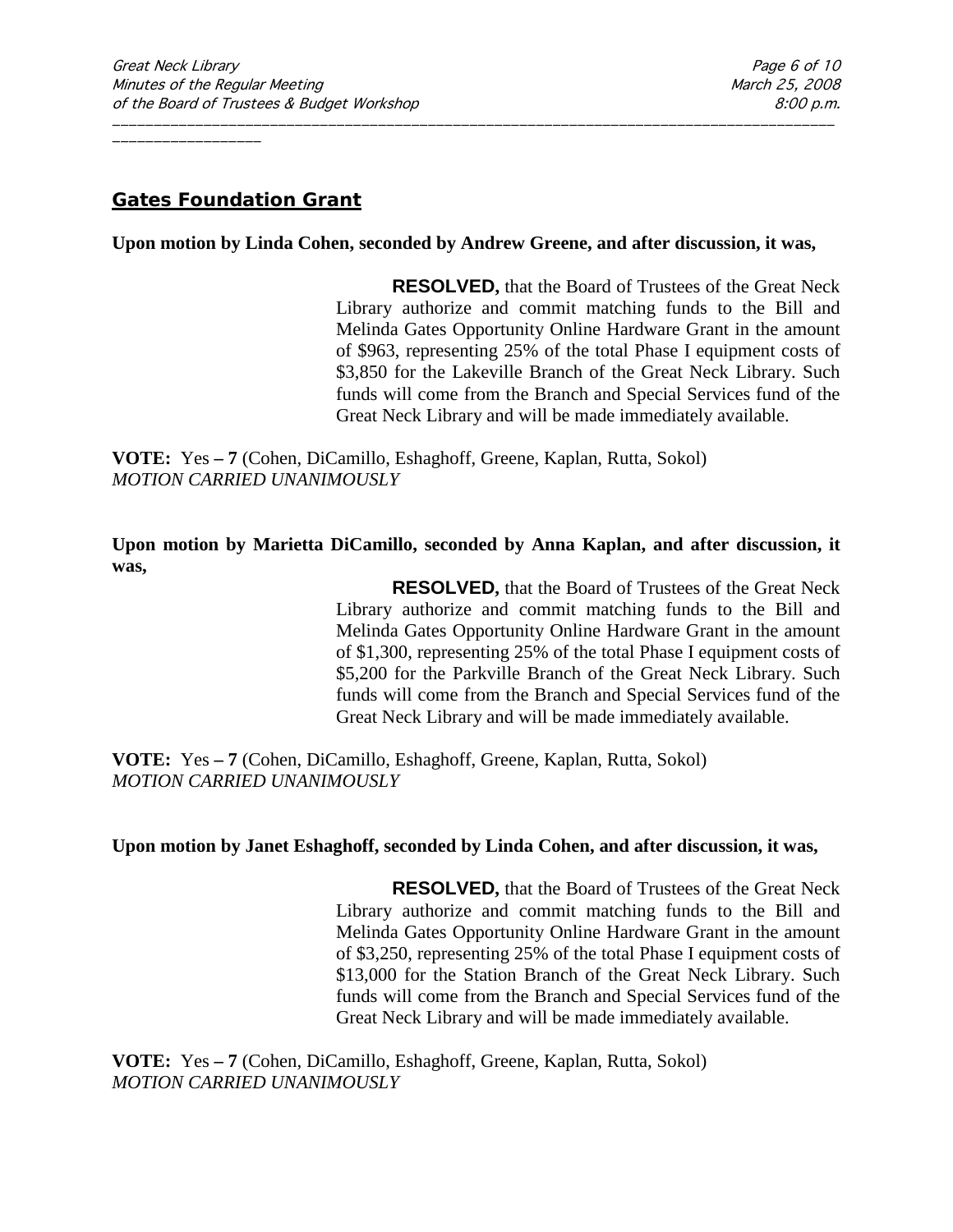## **Elevator Upgrade**

#### **Upon motion by Andrew Greene, seconded by Linda Cohen, and after discussion, it was,**

\_\_\_\_\_\_\_\_\_\_\_\_\_\_\_\_\_\_\_\_\_\_\_\_\_\_\_\_\_\_\_\_\_\_\_\_\_\_\_\_\_\_\_\_\_\_\_\_\_\_\_\_\_\_\_\_\_\_\_\_\_\_\_\_\_\_\_\_\_\_\_\_\_\_\_\_\_\_\_\_\_\_\_\_\_\_\_

**RESOLVED,** that the Board of Trustees of the Great Neck Library authorize the upgrade of the motor pump unit and controller of the elevator at the Main Library by Island Elevator Services, Inc., as per their proposals dated June 15, 2007, and June 18, 2007, at a cost of \$36,191, of which \$24,188 to come from the Repairs and Maintenance line of the operating budget and \$12,003 from a grant from the \$14 million Public Library Construction Grant Program 2007-2010.

Trustee Rutta requested that the motion be tabled because competitive bids were not provided and repair to the elevator should not be charged to the Repair and Maintenance line of the budget but to the Building fund instead.

There was also discussion on whether the elevator should be replaced and if the grant money would be applicable to a new elevator. Since the discussion on the elevator took place such a long time ago, the Interim Director was instructed to provide the Board with more information regarding this, and to get estimates for a new elevator.

*Public Comments: Barbara Zeller, Joan Adickman, Unidentified lady, Karen Rubin*

#### **Upon motion by Marietta DiCamillo, seconded by Norman Rutta, and after discussion, it was,**

**RESOLVED,** that the Board of Trustees of the Great Neck Library table the resolution for the upgrade of the elevator.

**VOTE:** Yes **– 7** (Cohen, DiCamillo, Eshaghoff, Greene, Kaplan, Rutta, Sokol) *MOTION CARRIED UNANIMOUSLY*

### **Landscaping Contract**

**Upon motion by Norman Rutta, seconded by Marietta DiCamillo, and after discussion, it was,**

> **RESOLVED,** that the Board of Trustees of the Great Neck Library authorize the continuation of gardening services with U. Arias for the season beginning April 1, 2008, at a total cost not to exceed \$13,000 to be charged to the Landscaping/Snow Removal budget line.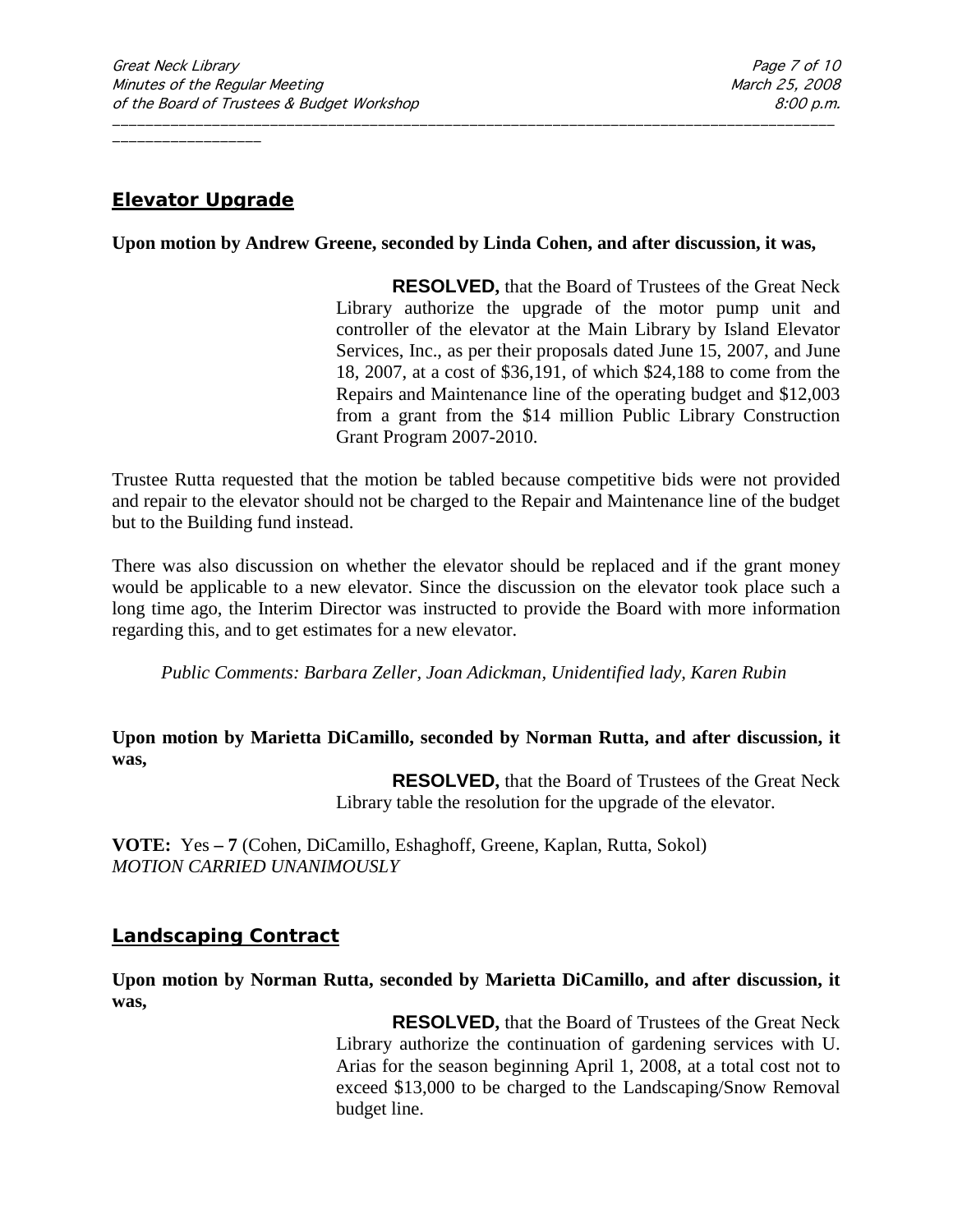Competitive bids were not provided and the Business Manager was asked to get these for the next meeting. In the interim, the motion was passed to continue the arrangement with U. Arias which could be ended at anytime. The Board will revisit at the next meeting.

\_\_\_\_\_\_\_\_\_\_\_\_\_\_\_\_\_\_\_\_\_\_\_\_\_\_\_\_\_\_\_\_\_\_\_\_\_\_\_\_\_\_\_\_\_\_\_\_\_\_\_\_\_\_\_\_\_\_\_\_\_\_\_\_\_\_\_\_\_\_\_\_\_\_\_\_\_\_\_\_\_\_\_\_\_\_\_

*Public Comments: Stanley Romaine, Shirley Samansky, Barbara Zeller*

**VOTE:** Yes **– 7** (Cohen, DiCamillo, Eshaghoff, Greene, Kaplan, Rutta, Sokol) *MOTION CARRIED UNANIMOUSLY*

## **Acceptance of New York State 2007 Annual Report**

**Upon motion by Anna Kaplan, seconded by Marietta DiCamillo, and after discussion, it was,**

> **RESOLVED,** that the Board of Trustees of the Great Neck Library accept the New York State Great Neck Library 2007 Annual Report for Public and Association Libraries as presented.

**VOTE:** Yes **– 7** (Cohen, DiCamillo, Eshaghoff, Greene, Kaplan, Rutta, Sokol) *MOTION CARRIED UNANIMOUSLY*

### **Donation Acknowledgment**

**Upon motion by Linda Cohen, seconded by Marietta DiCamillo, and after discussion, it was,**

> **RESOLVED,** that the Board of Trustees of the Great Neck Library accept the contributions of Janet and Ralph Reynolds in memory of Ruth Tanenbaum in the amount of \$100.

**VOTE:** Yes **– 7** (Cohen, DiCamillo, Eshaghoff, Greene, Kaplan, Rutta, Sokol) *MOTION CARRIED UNANIMOUSLY*

### **Excess Equipment**

**Upon motion by Marietta DiCamillo, seconded by Linda Cohen, and after discussion, it was,**

> **RESOLVED,** that the Board of Trustees of the Great Neck Library declare the items listed on the appended schedule excessed and authorize the Interim Director to dispose of same in an appropriate manner.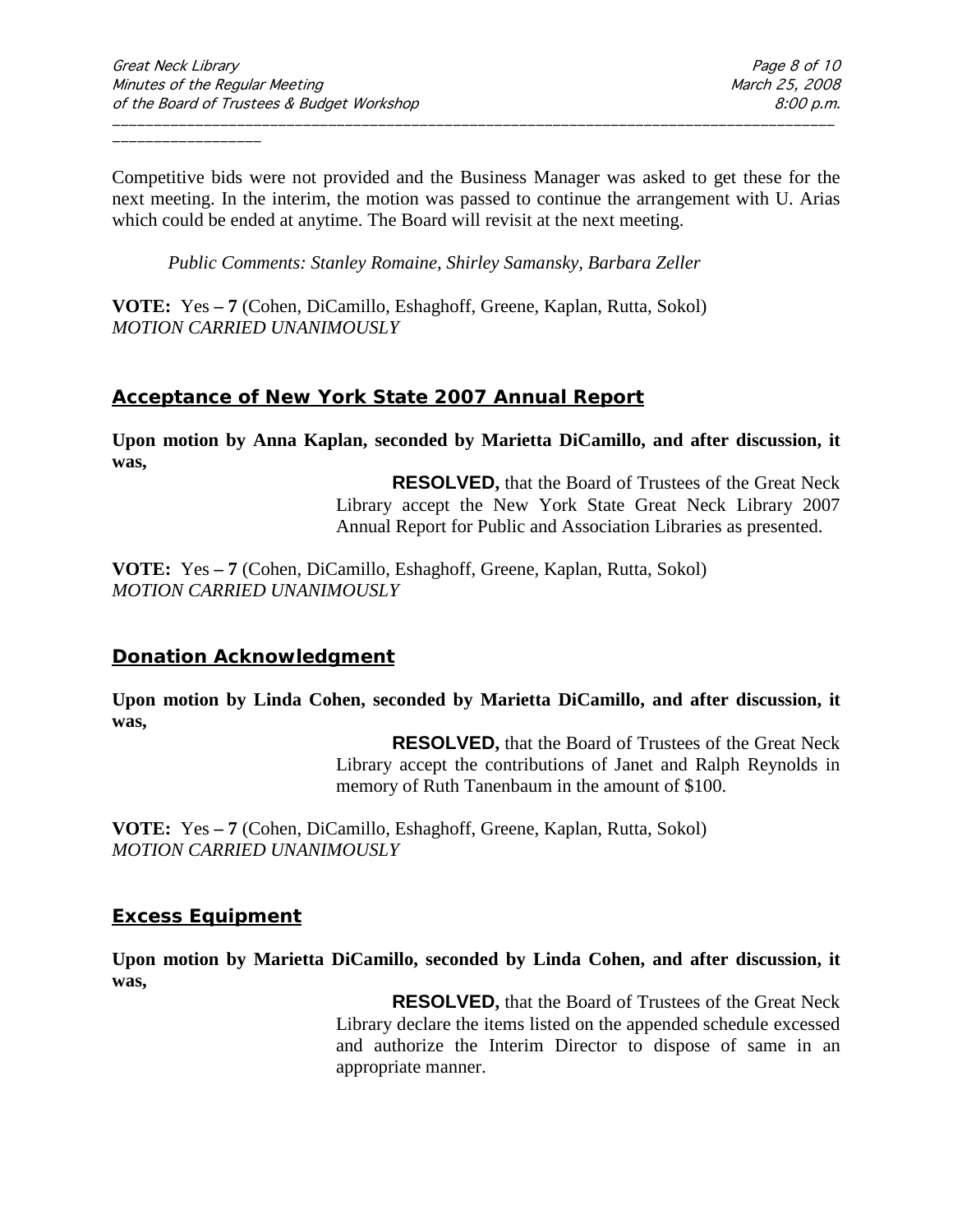\_\_\_\_\_\_\_\_\_\_\_\_\_\_\_\_\_\_ **VOTE:** Yes **– 7** (Cohen, DiCamillo, Eshaghoff, Greene, Kaplan, Rutta, Sokol) *MOTION CARRIED UNANIMOUSLY*

## **Long Island Library Conference**

**Upon motion by Janet Eshaghoff, seconded by Marietta DiCamillo, and after discussion, it was,**

\_\_\_\_\_\_\_\_\_\_\_\_\_\_\_\_\_\_\_\_\_\_\_\_\_\_\_\_\_\_\_\_\_\_\_\_\_\_\_\_\_\_\_\_\_\_\_\_\_\_\_\_\_\_\_\_\_\_\_\_\_\_\_\_\_\_\_\_\_\_\_\_\_\_\_\_\_\_\_\_\_\_\_\_\_\_\_

**RESOLVED,** that the Board of Trustees of the Great Neck Library authorize the attendance of up to 10 members of the staff at the Long Island Library Conference to be held at the Crest Hollow Country Club on Thursday, May 8, 2008, at a cost of no more that \$75 per person, with funds to come from the Conference and Meeting budget line.

**VOTE:** Yes **– 7** (Cohen, DiCamillo, Eshaghoff, Greene, Kaplan, Rutta, Sokol) *MOTION CARRIED UNANIMOUSLY*

## **American Library Association Conference**

**Upon motion by Andrew Greene, seconded by Marietta DiCamillo, and after discussion, it was,**

> **RESOLVED,** that the Board of Trustees of the Great Neck Library authorize the attendance of up to three members of the professional staff at the American Library Association Conference to be held in Anaheim, California, from June 28 to July 2, 2008, at a cost not to exceed \$6,315 to be charged to the Travel/Conference line of the operating budget.

**VOTE:** Yes **– 7** (Cohen, DiCamillo, Eshaghoff, Greene, Kaplan, Rutta, Sokol) *MOTION CARRIED UNANIMOUSLY*

## **CORRESPONDENCE**

Eileen Walk was not present to speak to her letter of March 17, 2008, and the Director's response of March 18, 2008, which are attached to these Minutes.

The Board took a break at 9:35 p.m. and reconvened at 9:47 p.m. for the budget workshop.